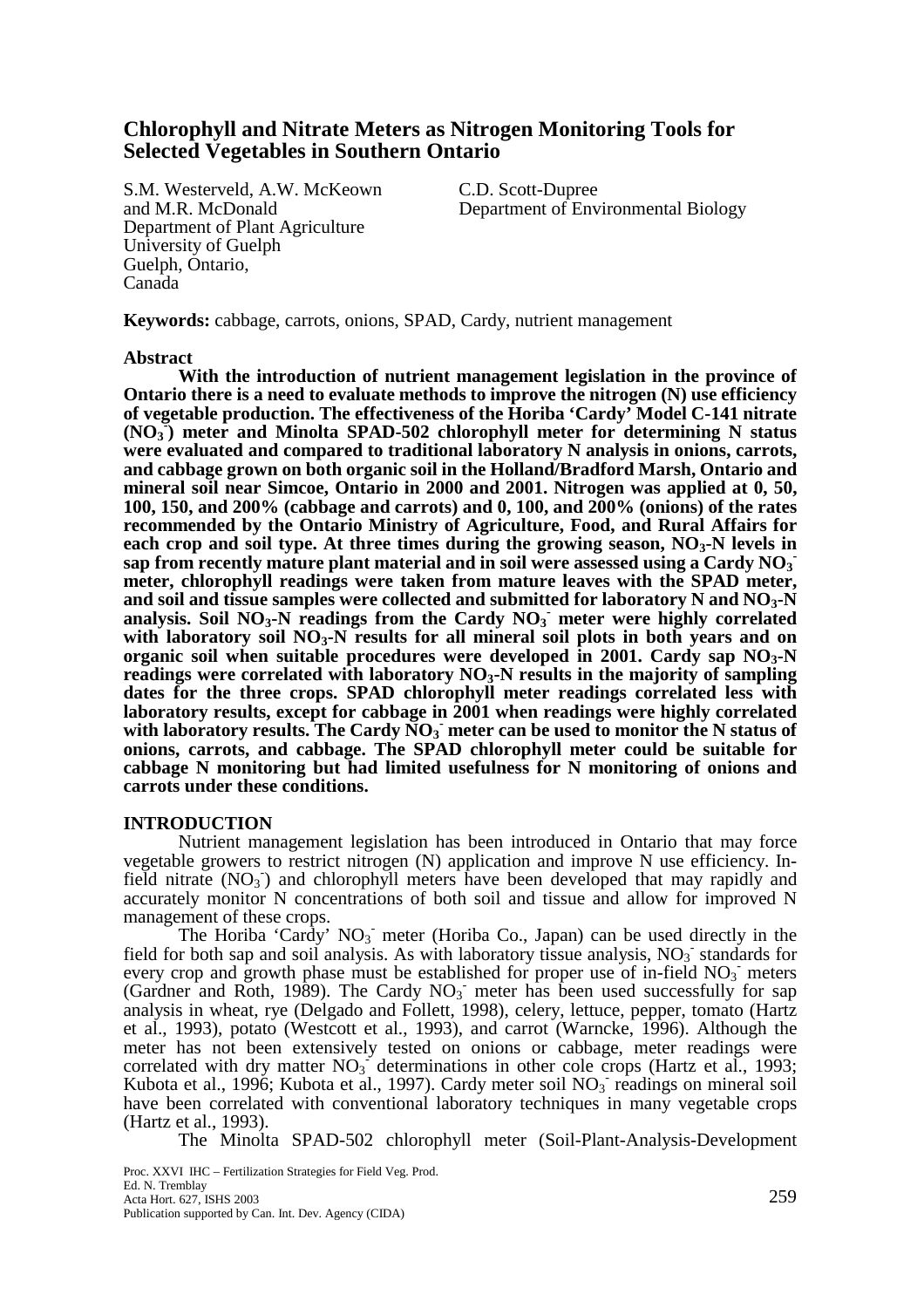section of Minolta Camera Co., Ramsey, NJ) can be used for a rapid determination of the chlorophyll content of individual leaves. SPAD chlorophyll meter readings have been correlated with tissue total N concentrations in corn (Dwyer et al., 1991; Wood et al., 1992; Piekielek and Fox, 1992; Blackmer and Schepers, 1994), wheat (Follett et al., 1992; Reeves et al., 1993), and rice (Turner and Jund, 1991). No reports were found on the use of the SPAD chlorophyll meter on these vegetable crops.

The benefit of chlorophyll meters is they can be used to identify deficiencies without the establishment of critical levels for every crop. Field chlorophyll readings can be compared to an in-field reference plot that has been adequately fertilized (Blackmer and Schepers, 1995), because chlorophyll levels reach a plateau in adequately fertilized crops (Schepers et al*.,* 1992).

The objectives of this study were: 1) to evaluate the potential of the SPAD chlorophyll and Cardy  $NO_3$  meters for N monitoring and management tools in cabbage, onions, and carrots through a comparison of meter readings to laboratory analysis, and 2) to evaluate the effect of plant structure on meter use.

# **MATERIALS AND METHODS**

 Nitrogen rate studies were conducted in 2000 and 2001 on cabbage (*Brassica oleracea* var. *capitata* L.), onions (*Allium cepa* L.), and carrots (*Daucus carota* L.) grown on organic soil, at the University of Guelph - Muck Crops Research Station  $(44^815'N)$ 77°90'W), Holland/Bradford Marsh, Ontario and on mineral soil, a grey brown luvisol, at the University of Guelph, Simcoe Campus (42°51'N 80°16'W), Simcoe, Ontario. Total May to September rainfall was 610 and 325 mm in Simcoe and 575 and 293 mm for the Holland/Bradford Marsh in 2000 and 2001, respectively (normal for both sites  $= 400$ ) mm). In 2001, supplemental irrigation was applied at Simcoe in the amount of 113 mm for cabbage, 75 mm for onions, and 138 mm for carrots, and at the Holland/Bradford Marsh in the amount of 50 mm for carrots.

Carrots and onions were grown on organic soil in 2000 and 2001. 'Hamlet' onions were direct seeded (36 seeds/m) into the field with 40 cm row spacing. 'Idaho' carrots were direct seeded (80 seeds/m) into the field in hills 20 cm high and 86 cm apart. Plots were arranged in a split plot design with N rate as the main plot and cultivar as the subplot with four replications.

 Cabbage, carrots, and onions were grown on mineral soil in 2000 and 2001. 'Atlantis' cabbage was seeded in plastic plug trays, and transplanted into the field with row spacing of 75 cm and within row spacing of 45 cm. 'Winner' onions were direct seeded (10 seeds/m)(2000) and seeded in plastic plug trays and transplanted (2001) into the field with row spacing of 75 cm and within row spacing of 15 cm. 'Annapolis' (2000) and 'Idaho' (2001) carrots were direct seeded (80 seeds/m) into the field with row spacing of 35 cm. Plots were arranged in a randomized complete block design with four replications. Total yield of cabbage, onions, and carrots was assessed at maturity.

 Nitrogen was applied at 0, 50, 100, 150, and 200% of the Ontario Ministry of Agriculture, Food, and Rural Affairs' recommendations on carrots (60 kg/ha N all preplant on organic soil; 110 kg/ha N split 66% preplant/ 33% sidedress on mineral soil) and cabbage (128 kg/ha preplant and 42 kg/ha sidedress on mineral soil, OMAFRA, 2000). Nitrogen was applied at 0, 100 and 200% of the recommended rate for onions (90 kg/ha N preplant on organic soil; 120 kg/ha split 66% preplant/33% sidedress on mineral soil, OMAFRA, 2000). In all plots N was applied as calcium ammonium nitrate preplant and potassium nitrate for sidedress applications.

 At three times during the growing season (two for carrots on organic soil in 2000), the NO<sub>3</sub>-N concentration of sap and soil was assessed using a Cardy  $NO_3^-$  meter, the SPAD chlorophyll meter was used to assess overall tissue N status, and tissue and soil samples were sent for both  $NO<sub>3</sub>$ -N and total N analysis. Sap for the Cardy meter  $NO<sub>3</sub>$ -N readings was taken from the midrib of a recently mature cabbage leaf at the cupping, early heading, and mature growth stages; three to five petioles of recently mature carrot leaves at the early, mid-season, and late growth stages; and onion roots at the 5-leaf, early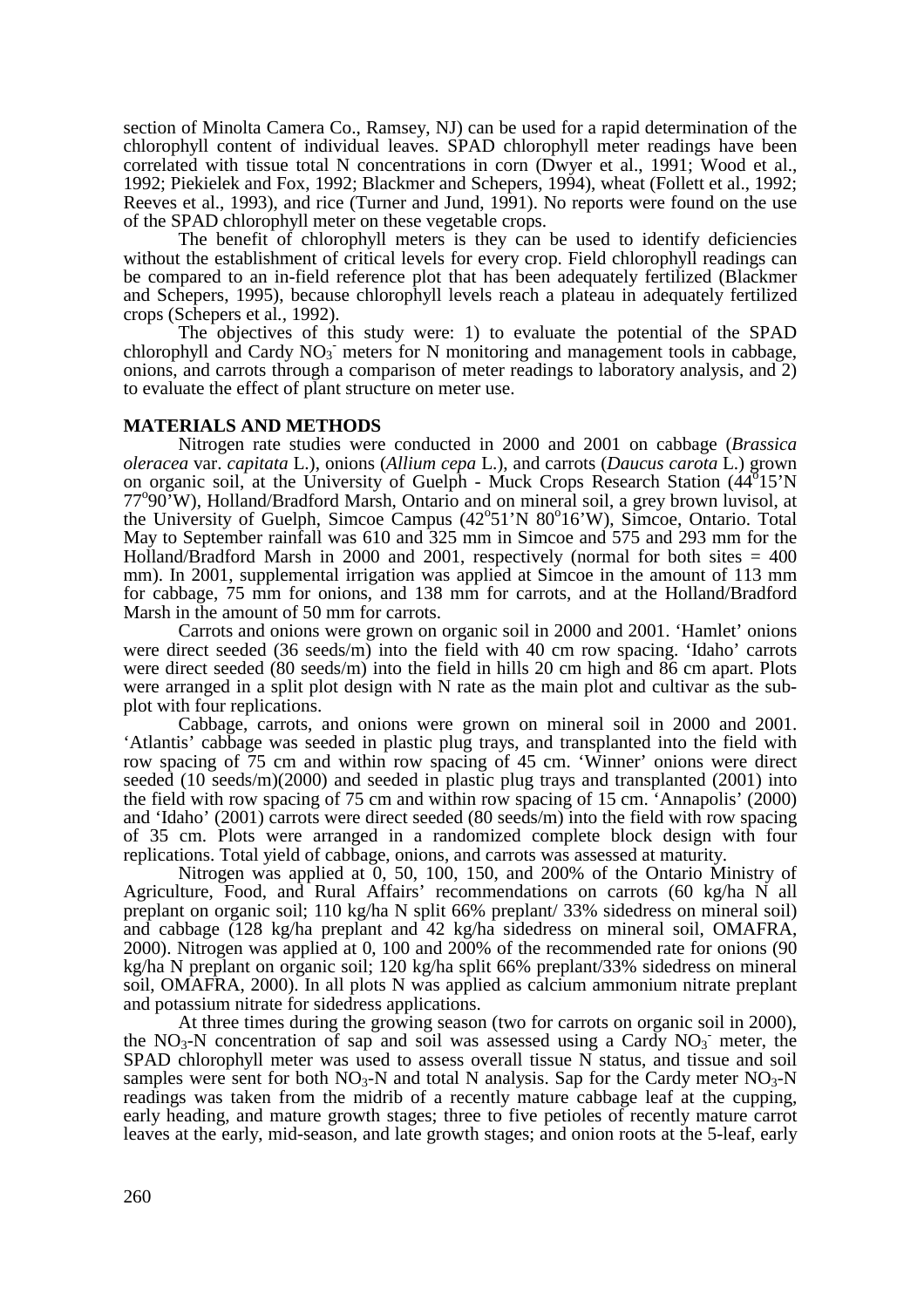bulbing, and mature growth stages. Two Cardy readings per replicate were taken in 2000 and this was doubled in 2001.

 When plants were at the same growth stages selected for the Cardy sap analysis, SPAD chlorophyll meter readings were taken from 5 and 10 mature leaves per replicate in 2000 and 2001, respectively. Tissue samples for laboratory analysis were also collected from recently mature wrapper leaves in cabbage, petioles in carrots, and leaf blades in onions. Eight to ten soil cores, 20 cm deep, were collected from each replicate, mixed and separated for Cardy meter and laboratory soil testing. Tissue samples were dried (70<sup>o</sup>C) for 48hrs) and soil samples were frozen and sent to A&L Laboratories East, Inc. (London, Ontario, Canada) in 2000 and University of Guelph Soil and Nutrient Laboratory (Guelph, Ontario, Canada) in 2001.

For Cardy  $NO<sub>3</sub>-N$  analysis of mineral soil,  $NO<sub>3</sub>$  was extracted using one part potassium nitrate/aluminum sulphate extractant to one part dried soil, stirred for two minutes, filtered, and tested (procedures provided by Spectrum Technologies). For organic soil  $NO_3$ -N analysis in  $2000$ ,  $NO_3$  was extracted using 2:1 distilled water to moist soil, stirred, let stand for 10 minutes, filtered, and tested. In 2001, organic soil was tested using the mineral soil procedure described above, but using a 2:1 extractant to soil ratio due to excessive absorption of extractant into the dried organic soil. To adjust for the 20 ppm  $NO<sub>3</sub>-N$  concentration of the extractant, 20 ppm was subtracted from all readings, and organic soil readings in 2001 were then doubled to account for the extra dilution in this procedure.

 Meter readings were compared with the results of laboratory tissue and soil analyses using linear correlation analysis. Regression analysis was performed on the effect of N rate on total yield in each plot. Mean separation of yields was done by Fisher's Protected LSD Test. Data were analyzed using the GLM, Univariate, and Corr procedures of SAS version 8.0 (SAS Institute, Cary NC) and the linear models section of Statistix V.4.1. A type I error rate of 0.05 was set for all statistical tests.

# **RESULTS**

#### **Cabbage**

 SPAD chlorophyll meter readings in cabbage were correlated with tissue total N concentrations determined by laboratory analysis at the heading stage in 2000, and all growth stages in 2001 with double the number of readings per replicate (Table 1).

There was no relationship between the Cardy  $\overline{NO_3}$  meter results for sap analysis on cabbage and laboratory tissue  $NO<sub>3</sub>-N$  results at the cupping stage in both years and the heading stage in 2000, but in all other cases Cardy sap readings were correlated with laboratory results (Table 1). The correlation was strongest in 2001, probably as a result of doubling the number of readings.

 There was a significant quadratic relationship between total yield and N application rate in 2000, but no effect of N application rate on yield was detected in 2001 (Table 2).

#### **Onions**

 There was a significant linear correlation between SPAD chlorophyll meter readings and laboratory tissue total N results in only the 5-leaf and mature stages on mineral soil in 2000, and a correlation between SPAD readings and laboratory tissue  $NO<sub>3</sub>-N$  results in the 5-leaf stage in all plots except on organic soil in 2001 (Table 3).

Cardy meter sap  $NO<sub>3</sub>-N$  readings on onions were correlated with laboratory tissue  $NO<sub>3</sub>-N$  results in all sampling dates except the third sampling date in 2000 on mineral soil (Table 3). On organic soil, a significant correlation was found only in the first two sampling dates in 2000 (Table 3).

 There were no significant effects of N application rate on total yield of onions in either year or location (Table 2).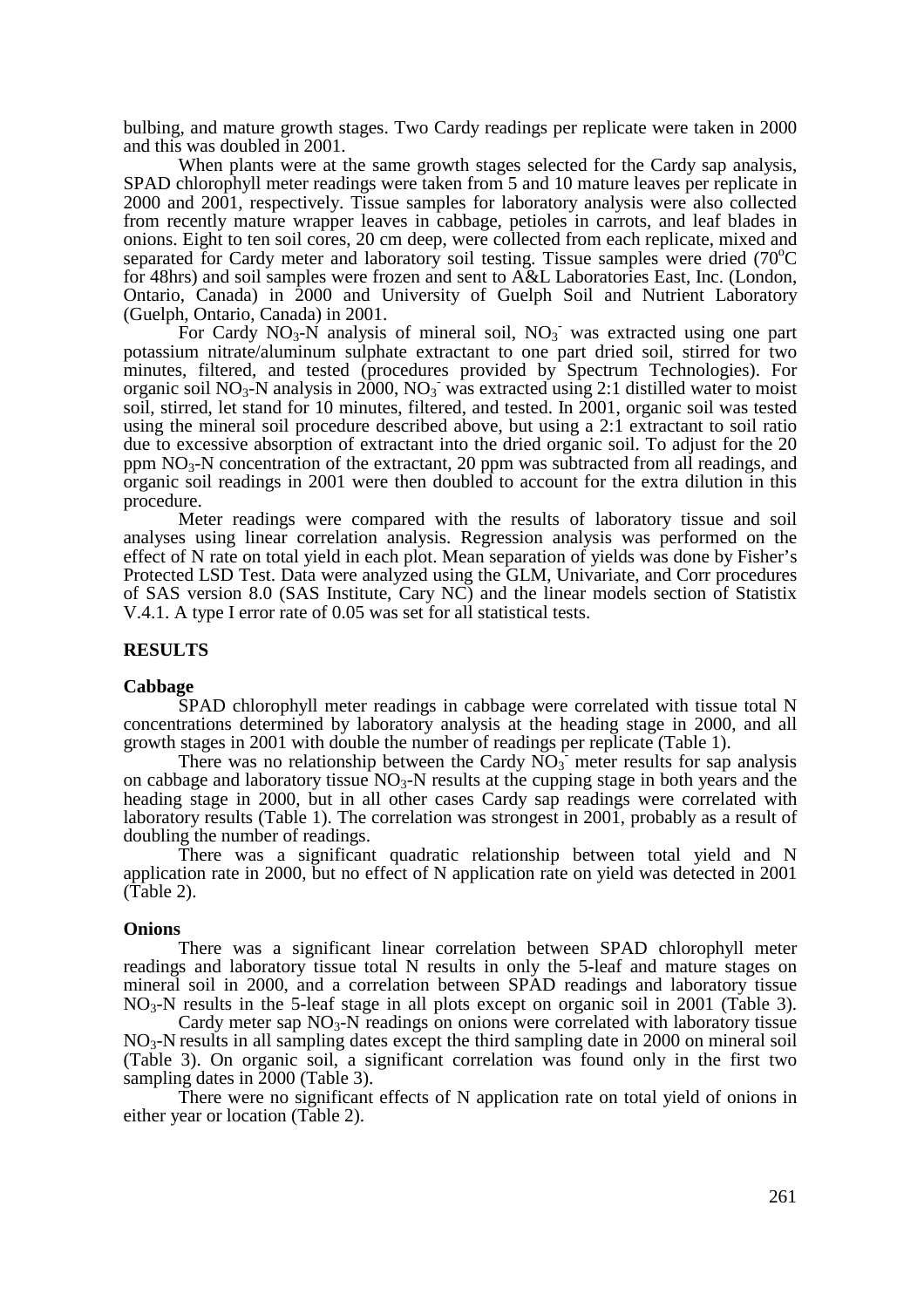# **Carrots**

SPAD chlorophyll meter readings on carrots were correlated with total tissue N results from laboratory analysis at the second and third sampling dates on mineral soil in 2000 (Tables 4). SPAD readings were also correlated with tissue  $NO<sub>3</sub>$ -N concentrations as determined by the laboratory in several instances on mineral soil (Table 4). There were no relationships between SPAD readings and total tissue N or  $NO<sub>3</sub>-N$  concentrations on organic soil in either year (Table 4).

Cardy sap  $N\dot{O}_3$ -N readings showed a correlation with laboratory tissue  $N\dot{O}_3$ -N concentrations in most sampling dates in both locations and years (Tables 4). The relationship was stronger early and mid-season than at maturity.

 There were no relationships between N application rate and total yield in any carrot plot (Table 2).

## **Soil Testing**

In all crops on mineral soil, there was a high positive correlation between the Cardy  $NO_3$ <sup>-</sup> meter readings for soil analysis and laboratory soil  $NO_3$ -N analysis results in both years (Table 5). The relationship was much stronger in cabbage in 2001 than in 2000, probably due to a higher range of soil N concentrations in the 2001 cabbage trial.

 On organic soil, Cardy meter readings were not correlated with laboratory results in 2000, except in carrots at the first sampling date. However, readings were highly correlated with laboratory soil  $NO<sub>3</sub>-N$  results in 2001 when the procedure was changed from a soilless media analysis to a modified mineral soil analysis (Table 5). Cardy readings underestimated soil  $NO<sub>3</sub>$ -N concentrations on organic soil in both years.

#### **Meter Use**

 Average values of SPAD, Cardy, and laboratory tests are summarized (Table 6). On cabbage, the SPAD meter was generally easy to use. However, it was difficult to avoid leaf veins with the meter, and leaf veins could alter readings significantly. Altered readings were noticeable and could be easily redone. On onions, it was difficult to attain readings in bright conditions due to light transmittance through the interior of the tubular leaf. Sap from the onion leaves gradually built up on the sensing areas necessitating frequent cleaning. In addition, readings of older leaves were much higher than readings of younger leaves. On carrots, due to the finely dissected leaves, it was difficult to place the sensing area properly over the leaf. Consequently, SPAD analysis on carrots was more time consuming and less accurate than analysis of onions or cabbage.

The Cardy meter was relatively easy to use for  $NO<sub>3</sub>-N$  analysis of cabbage midrib sap, but more time consuming than SPAD chlorophyll analysis. On onions, since sap from roots had to be sampled, sap extraction was more difficult than in the other crops. Roots had to be washed, dried, and carefully pressed to attain sufficient sap for the meter, and this doubled the time required for readings as compared to cabbage and carrot sap analysis. The sap test was easy to perform on carrots compared with cabbage and onions. However, a build-up of residue was evident on the meter after numerous carrot readings, which may reduce the lifespan of the replaceable sensor. Although time consuming for soil analysis, the Cardy meter soil test was easy to perform.

# **DISCUSSION**

 The success of N analysis with the SPAD chlorophyll meter was highly dependant on the crop tested. SPAD meter readings showed a correlation with laboratory analysis on cabbage in both years, but on onions and carrots the meter was of limited usefulness. The reasons for these differences appear to be twofold. First, since the meter was designed for flat cereal leaves, the cabbage leaf may be more appropriate for SPAD analysis than either onions or carrots. Secondly, there was more variability in yield and leaf colour among treatments in the cabbage than either onions or carrots, which may have provided a greater range of chlorophyll readings for comparison with lab results. Furthermore, a lack of yield differences in onions and carrots suggests that these plants had sufficient N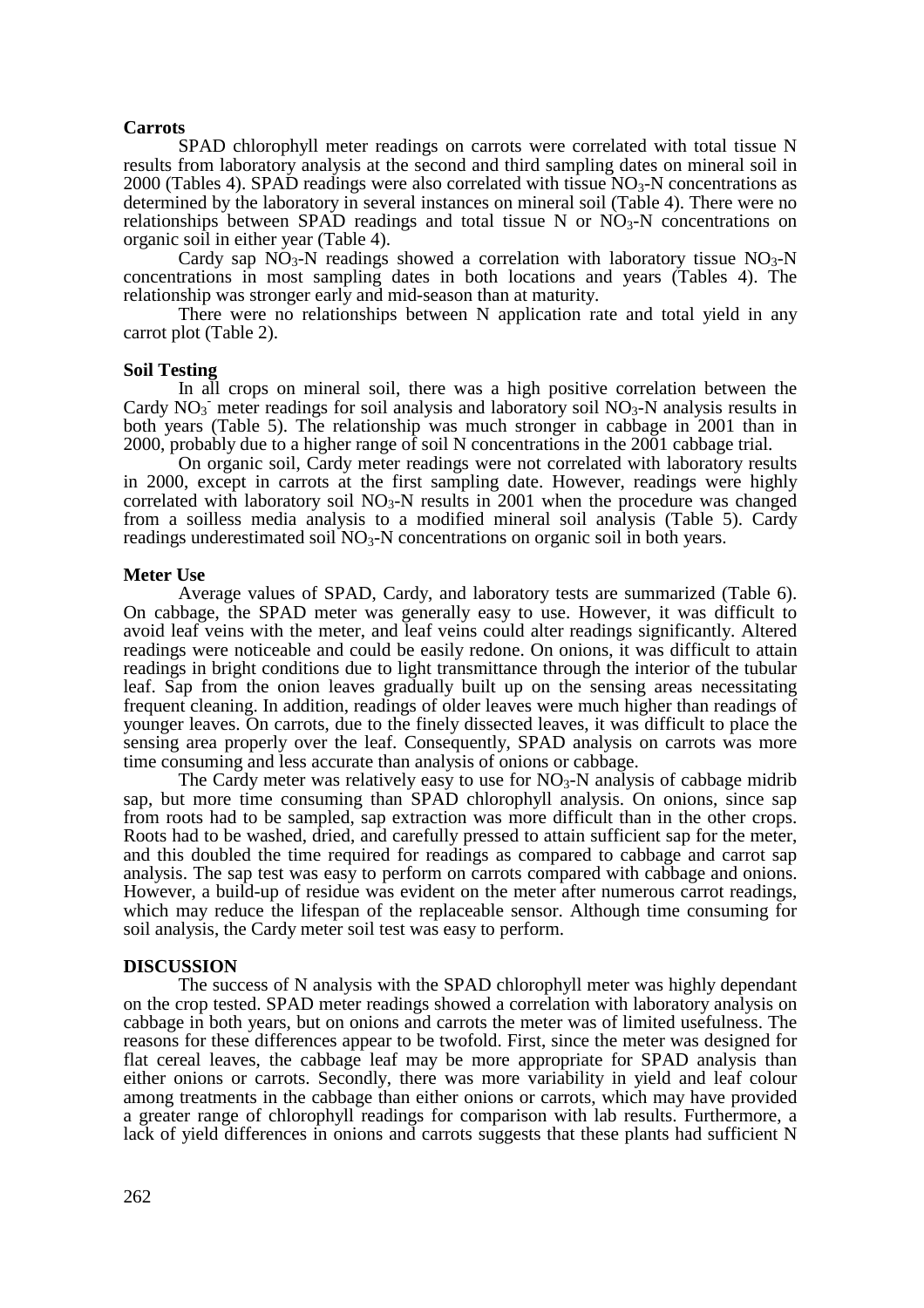concentrations, and chlorophyll levels plateau in an N sufficiency (Schepers et al*.,* 1992), limiting the success of correlation analysis. Further research on all three crops is warranted because of the speed of the procedure over other techniques. A suitable analysis of cabbage, involving 40 readings per treatment in this study, required only two minutes to perform. On onions and carrots more time would be required due to the shape of the leaves.

The Cardy  $NO_3$  meter provided a good indication of actual soil and sap  $NO_3$ -N concentrations in all three crops, but readings were more time consuming than those with a SPAD meter. Cardy meter readings were highly correlated with lab results in most cases. Doubling the number of readings per treatment for sap analysis in 2001 resulted in a much stronger relationship with lab results. Consequently, 10-20 readings were required for an accurate determination of sap  $NO<sub>3</sub>-N$  concentrations. For onion root sap analysis, the time required was even longer. Proper soil analysis with the Cardy meter was also time consuming, even though only four or five readings per site were required for accurate analysis of soil.

 The Minolta SPAD-502 chlorophyll meter appeared to be a useful tool for cabbage and there is some potential for onion N analysis. On carrots, the SPAD meter was not as successful, which was due to the shape of the leaves. The Cardy  $NO<sub>3</sub>$  meter has potential for use on all three crops because it can be used for both soil and sap analysis, and readings closely matched lab tissue and soil analysis results in most cases. With appropriate standards for tissue and soil  $NO<sub>3</sub>-N$  concentrations, the Cardy meter could be a relatively inexpensive and rapid method for N analysis. However, users must be willing to spend some time in the analysis process.

## **ACKNOWLEDGEMENTS**

We thank Kevin Vander Kooi, Shawn Janse, and Cathy Bakker for their technical assistance. Funding was provided by the Canada-Ontario Research and Development Fund of the Agricultural Adaptation Council through the support of the Ontario Fruit and Vegetable Grower's Association.

## **Literature Cited**

- Blackmer, T.M. and Schepers, J.S. 1995. Use of a chlorophyll meter to monitor nitrogen status and schedule fertigation for corn. J. Prod. Agri. 8:56-60.
- Delgado, J.A. and Follett, R.F. 1998. Sap test to determine nitrate-nitrogen concentrations in aboveground biomass of winter cover crops. Commun. Soil Sci. Plant Anal. 29:545-559.
- Dwyer, L.M., Tollenaar, M. and Houwing, L. 1991. A nondestructive method to monitor leaf greenness in corn. Can. J. Plant Sci. 71:505-509.
- Follett, R.H., Follett, R.F.,and Halvorson, A.D. 1992. Use of a chlorophyll meter to evaluate the nitrogen status of dryland winter wheat. Commun. Soil Sci. Plant Anal. 23:687-697.
- Gardner, B.R. and Roth, R.L. 1989. Midrib nitrate concentration as a means for determining nitrogen needs of broccoli. J. Plant Nutr. 12:111-125.
- Hartz, T.K., Smith, R.F., LeStrange, M. and Schulbach, K.F. 1993. On-farm monitoring of soil and crop nitrogen status by nitrate-selective electrode. Commun. Soil Sci. Plant Anal. 24:2607-2615.
- Kubota, A., Thompson, T.L., Doerge, T.A. and Godin, R.E. 1996. A petiole sap nitrate test for cauliflower. HortScience 31:934-937.
- Kubota, A., Thompson, T.L., Doerge, T.A., and Godin, R.E. 1997. A petiole sap nitrate test for broccoli. J. Plant Nutr. 20:669-682.
- Ontario Ministry of Agriculture, Food, and Rural Affairs. 2000. Vegetable production recommendations. Publ. 363. Queen's Printer for Ontario, Toronto.
- Piekielek, W.P. and Fox, R.H. 1992. Use of a chlorophyll meter to predict sidedress nitrogen requirements for maize. Agron. J. 84:59-65.
- Reeves, D.W., Mask, P.L., Wood, C.W. and Delaney, D.P. 1993. Determination of wheat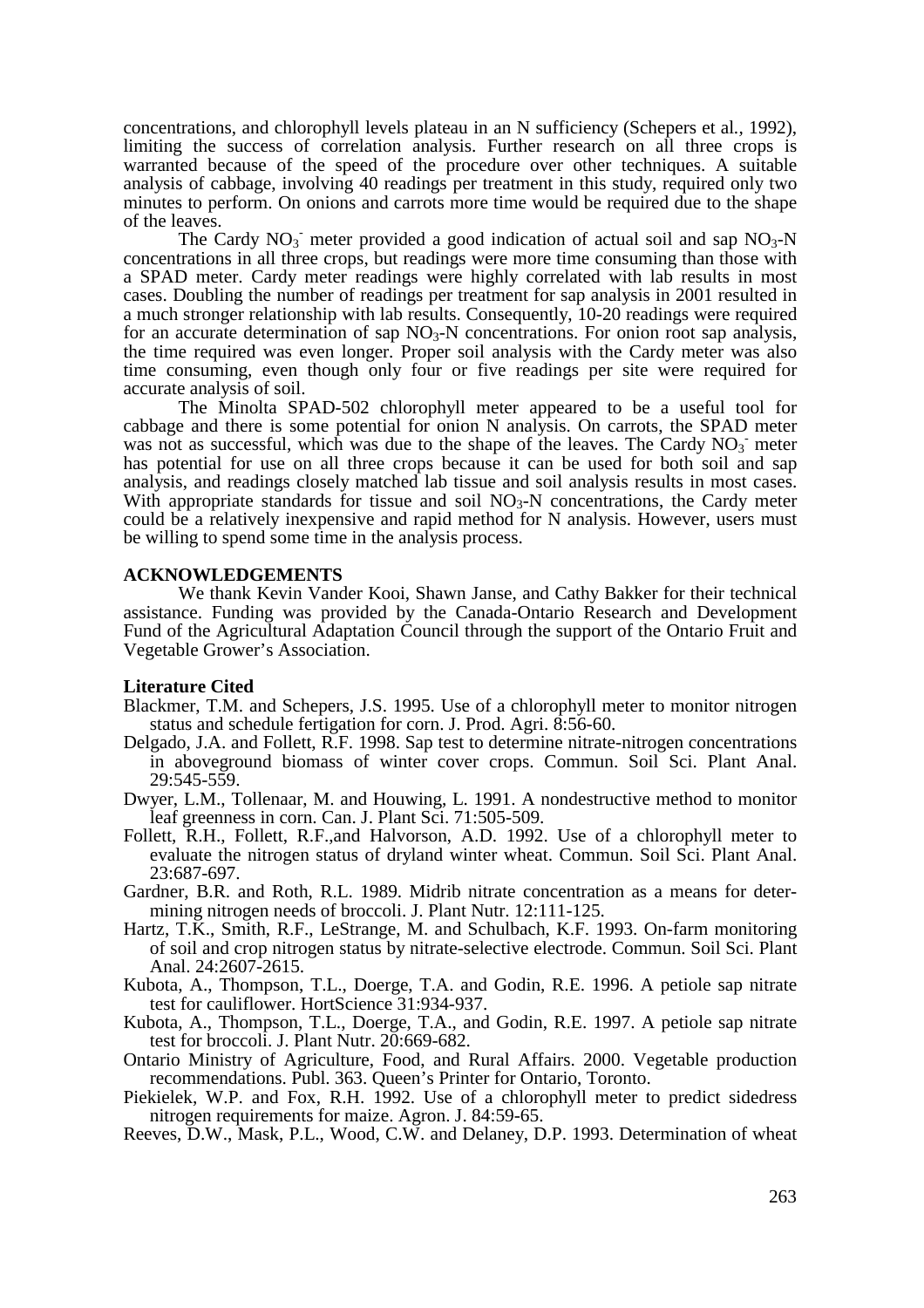nitrogen status with a hand-held chlorophyll meter: influence of management practices. J. Plant Nutr. 16:781-796.

- Schepers, J.S., Francis, D.D., Vigil, M. and Below, F.E. 1992. Comparison of corn leaf nitrogen concentration and chlorophyll meter readings. Commun. Soil Sci. Plant Anal. 23:2173-2187.
- Turner, F.T. and Jund, M.F. 1991. Chlorophyll meter to predict nitrogen topdress requirement for semidwarf rice. Agron. J. 83:926-928.
- Warncke, D.D. 1996. Soil and plant tissue testing for nitrogen management in carrots. Commun. Soil Sci. Plant Anal. 27:597-605.
- Westcott, M.P., Rosen, C.J. and Wraith, J.M. 1993. Direct measurement of petiole sap nitrate in potato to determine crop nitrogen status. J. Plant Nutr. 16:515-521.
- Wood, C.W., Reeves, D.W., Duffield, R.R. and Edmisten, K.L. 1992. Field chlorophyll measurements for evaluation of corn nitrogen status. J. Plant Nutr. 15:487-500.

# **Tables**

Table 1. Linear correlation coefficients (r) for the comparison of Cardy nitrate meter (Cardy) and SPAD chlorophyll meter readings (SPAD) to laboratory analysis for cabbage grown on mineral soil in 2000 and 2001.

| Comparison               |         | 2000    |          | 2001        |           |           |  |
|--------------------------|---------|---------|----------|-------------|-----------|-----------|--|
|                          | Cupping | Heading | Mature   | Cupping     | Heading   | Mature    |  |
| SPAD/tissue total N      | 0.38    | 0.53    | 0.15     | ***<br>0.73 | $0.80***$ | $0.86***$ |  |
| $SPAD/tissue NO3-N$      | 0.47    | 0.47    | $-0.12$  | $0.60***$   | $0.78***$ | $0.76***$ |  |
| Cardy sap/tissue $NO3$ - | $-0.02$ | 0.46    | $0.52^*$ | 0.32        | $0.83***$ | $0.89***$ |  |

\*, \*\*, \*\*\* Linear correlation significant at PP 0.05, 0.01, and 0.001 respectively.

Table 2. Total yields of cabbage, carrots, and onions as affected by N application rate on mineral and organic soils in Ontario in 2000 and 2001.

|                                                                                                                      |                   | Total Yield $(t/ha)^2$ |                   |           |                                        |           |                                        |           |                                        |      |  |
|----------------------------------------------------------------------------------------------------------------------|-------------------|------------------------|-------------------|-----------|----------------------------------------|-----------|----------------------------------------|-----------|----------------------------------------|------|--|
| N rate $(\%$<br>of recom-<br>mended)                                                                                 |                   | Cabbage                |                   | Onions    |                                        |           |                                        | Carrots   |                                        |      |  |
|                                                                                                                      |                   | Mineral Soil           | Mineral soil $^x$ |           | Organic soil <sup><math>x</math></sup> |           | Mineral soil <sup><math>x</math></sup> |           | Organic soil <sup><math>x</math></sup> |      |  |
|                                                                                                                      | 2000 <sup>y</sup> | $2001^x$               | 2000              | 2001      | 2000                                   | 2001      | 2000                                   | 2001      | 2000                                   | 2001 |  |
| $\theta$                                                                                                             | 36.3a             | 59.2                   | 9.4               | 18.2      | 40.9                                   | 98.0      | 64.1                                   | 47.4      | 25.8                                   | 95.3 |  |
| 50                                                                                                                   | 63.6b             | 63.8                   |                   |           |                                        |           | 79.8                                   | 49.7      | 22.8                                   | 92.8 |  |
| 100                                                                                                                  | 62.7 <sub>b</sub> | 57.9                   | 7.4               | 16.9      | 42.0                                   | 80.5      | 73.6                                   | 40.6      | 22.7                                   | 89.1 |  |
| 150                                                                                                                  | 69.3 <sub>b</sub> | 70.5                   |                   |           |                                        |           | 76.7                                   | 48.4      | 20.2                                   | 90.1 |  |
| 200                                                                                                                  | 69.6b             | 58.1                   | 9.7               | 16.4      | 41.4                                   | 92.8      | 74.6                                   | 51.6      | 19.2                                   | 87.1 |  |
| <b>LSD</b>                                                                                                           | 12.1              | NS                     | NS                | <b>NS</b> | <b>NS</b>                              | <b>NS</b> | <b>NS</b>                              | <b>NS</b> | <b>NS</b>                              | NS   |  |
| <sup>2</sup> Numbers in a column followed by the same letter are not significantly difference at $P=0.05$ , Fisher's |                   |                        |                   |           |                                        |           |                                        |           |                                        |      |  |

Protected LSD Test; NS= not significant.

<sup>y</sup> Regression: P=0.0003, R<sup>2</sup>=0.61, Equation: (Total yield in t/ha)=39.16 + 0.4114(Nrate) – 0.00133(Nrate)<sup>2</sup>.

 $x$  Linear and quadratic regression analysis not significant at P=0.05.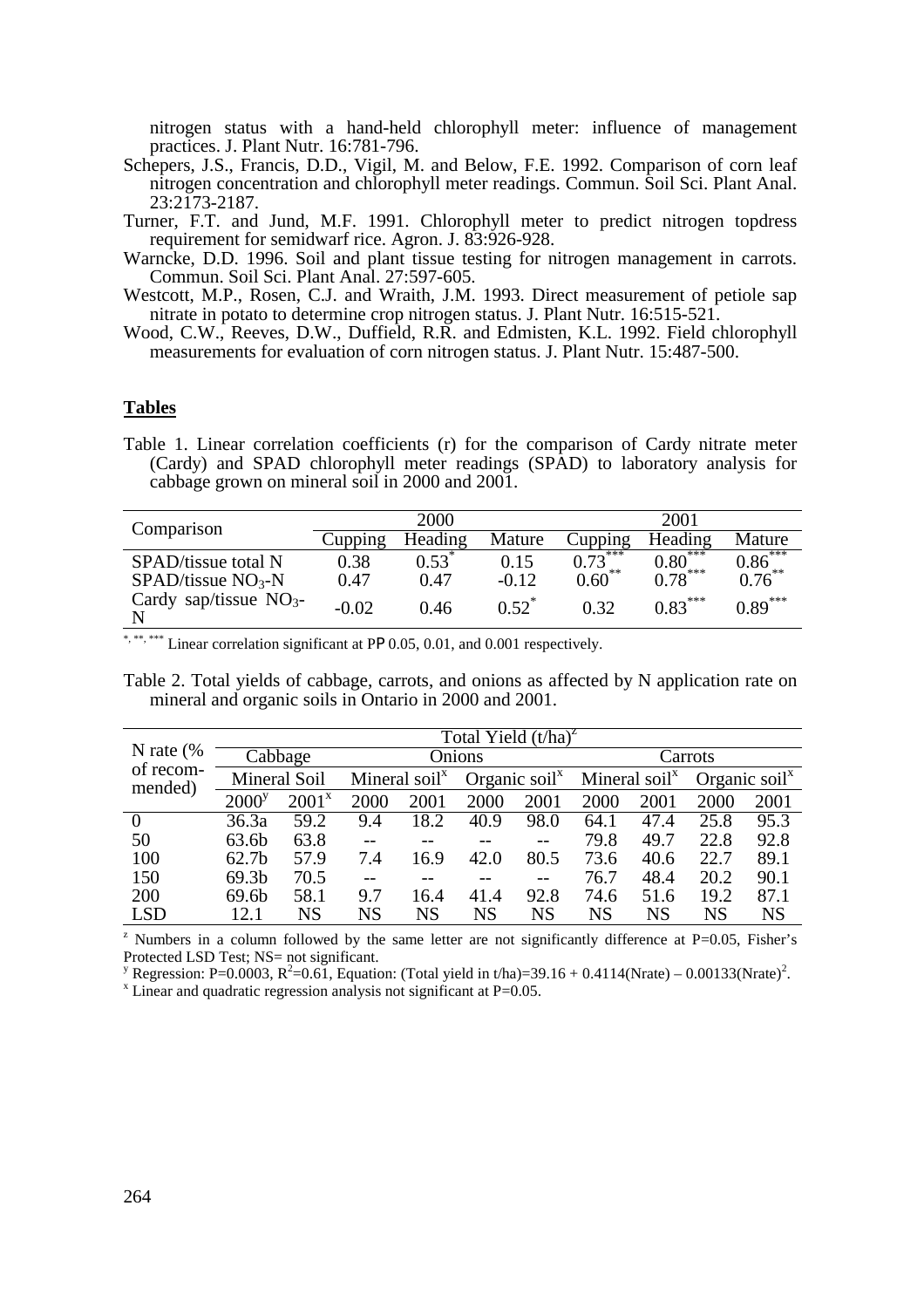Table 3. Linear correlation coefficients (r) for the comparison of Cardy nitrate meter (Cardy) and SPAD chlorophyll meter readings (SPAD) to laboratory analysis for onions grown on mineral and organic soil in 2000 and 2001.

| Comparison               |           | 2000           |          | 2001      |                |          |  |
|--------------------------|-----------|----------------|----------|-----------|----------------|----------|--|
|                          | 5-leaf    | <b>Bulbing</b> | Mature   | 5-leaf    | <b>Bulbing</b> | Mature   |  |
| <b>Mineral Soil</b>      |           |                |          |           |                |          |  |
| SPAD/tissue total N      | $0.95***$ | 0.50           | $0.72^*$ | 0.56      | 0.27           | 0.55     |  |
| $SPAD/tissue NO3-N$      | $0.87***$ | 0.43           | 0.62     | $0.74***$ | 0.05           | 0.21     |  |
| Cardy sap/tissue $NO3-N$ | $0.87***$ | $0.93***$      | 0.37     | $0.88***$ | $0.67^*$       | $0.75^*$ |  |
| <b>Organic Soil</b>      |           |                |          |           |                |          |  |
| SPAD/tissue total N      | 0.44      | $-0.52$        | 0.29     | 0.04      | 0.19           | $-0.22$  |  |
| $SPAD/tissue NO3-N$      | $0.72^*$  | $-0.65$        | 0.08     | $-0.03$   | 0.46           | $-0.03$  |  |
| Cardy sap/tissue $NO3-N$ | $0.79*$   | $0.88$ **      | 0.15     | 0.54      | 0.65           | $-0.11$  |  |

\*, \*\*\*, \*\*\* Linear correlation significant at PP 0.05, 0.01, and 0.001 respectively.

Table 4. Linear correlation coefficients (r) for the comparison of Cardy nitrate meter (Cardy) and SPAD chlorophyll meter readings (SPAD) to laboratory analysis for carrots grown on mineral and organic soil in 2000 and 2001.

| Comparison                |             | 2000             |           | 2001                 |           |               |  |
|---------------------------|-------------|------------------|-----------|----------------------|-----------|---------------|--|
|                           | Early       | Mid              | Late      | Early                | Mid       | Late          |  |
| <b>Mineral Soil</b>       |             |                  |           |                      |           |               |  |
| SPAD/tissue total N       | 0.35        | $0.58^*$         | $0.65***$ | 0.40                 | 0.29      | 0.41          |  |
| $SPAD/tissue NO3-N$       | 0.26        | $0.56^{\degree}$ | $0.57$ *  | $0.50^{^{\circ}}$    | 0.32      | $0.52$ *      |  |
| Cardy sap/tissue $NO3-N$  | ***<br>0.79 | $0.78$ ***       | 0.38      | $0.77^{\tilde{*}**}$ | 0.96      | $\xi$<br>0.71 |  |
| <b>Organic Soil</b>       |             |                  |           |                      |           |               |  |
| SPAD/tissue total N       | $-0.02$     | $-0.26$          |           | $-0.18$              | 0.20      | $-0.33$       |  |
| $SPAD/tissue NO3-N$       | 0.02        | $-0.18$          |           | 0.11                 | 0.14      | $-0.38$       |  |
| Cardy sap/tissue $NO_3-N$ | $0.83$ ***  | $0.74***$        | --        | 0.26                 | $0.80***$ | 0.50          |  |
|                           |             |                  |           |                      |           |               |  |

\*, \*\*\*, \*\*\* Linear correlation significant at PP 0.05, 0.01, and 0.001 respectively.

| Table 5. Linear correlation coefficients (r) for the comparison of Cardy nitrate meter |                                                                                     |  |  |  |
|----------------------------------------------------------------------------------------|-------------------------------------------------------------------------------------|--|--|--|
|                                                                                        | (Cardy) soil nitrate readings to laboratory analysis for cabbage, carrot, and onion |  |  |  |
| crops grown on organic and mineral soil in 2000 and 2001.                              |                                                                                     |  |  |  |

| Crop                |                          | 2000       |                     | 2001                |             |            |  |
|---------------------|--------------------------|------------|---------------------|---------------------|-------------|------------|--|
|                     | Early                    | Mid        | Late                | Early               | Mid         | Late       |  |
| <b>Mineral Soil</b> |                          |            |                     |                     |             |            |  |
| Cabbage             | $0.50^*$<br>$0.97^{***}$ | $0.48$ *** | 0.50                | $0.76***$           | ***<br>0.91 | $0.97***$  |  |
| Onions              |                          |            | 0.96                | <b>_***</b><br>0.91 | $0.79^{z*}$ | $0.98***$  |  |
| Carrots             | $0.98***$                | $0.94***$  | $0.53$ <sup>*</sup> | $0.94***$           | $0.89***$   | $0.59$ *   |  |
| <b>Organic Soil</b> |                          |            |                     |                     |             |            |  |
| Onions              | $0.57$<br>.78***         | 0.07       | $-0.49$             | $0.93***$           | $0.86^{**}$ | $0.97***$  |  |
| Carrots             |                          | 0.56       | $- -$               | **<br>0.61          | 」**<br>0.70 | $0.92$ *** |  |

 $z^2$  One outlier removed for analysis.

\*, \*\*\* Linear correlation significant at PP 0.05, 0.01, and 0.001 respectively.